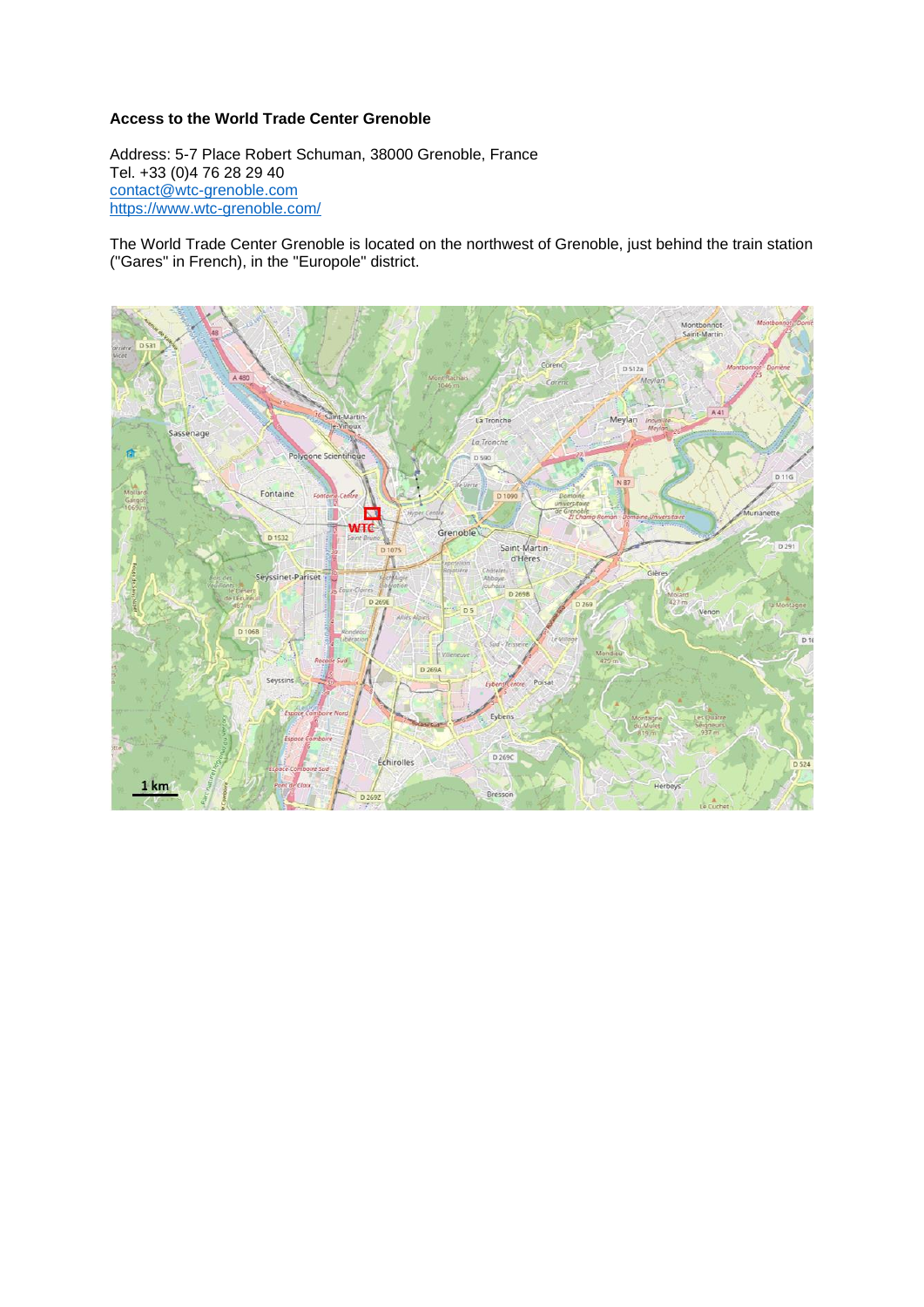

## **With the tramway**

- Coming from the center of Grenoble, please take the tramway line B direction "Oxford" until the stop "Palais de Justice Gare". When going out of the tramway, walk 30 meters at your right and pass under the elevated, rounded building in order to reach the World Trade Center Grenoble.